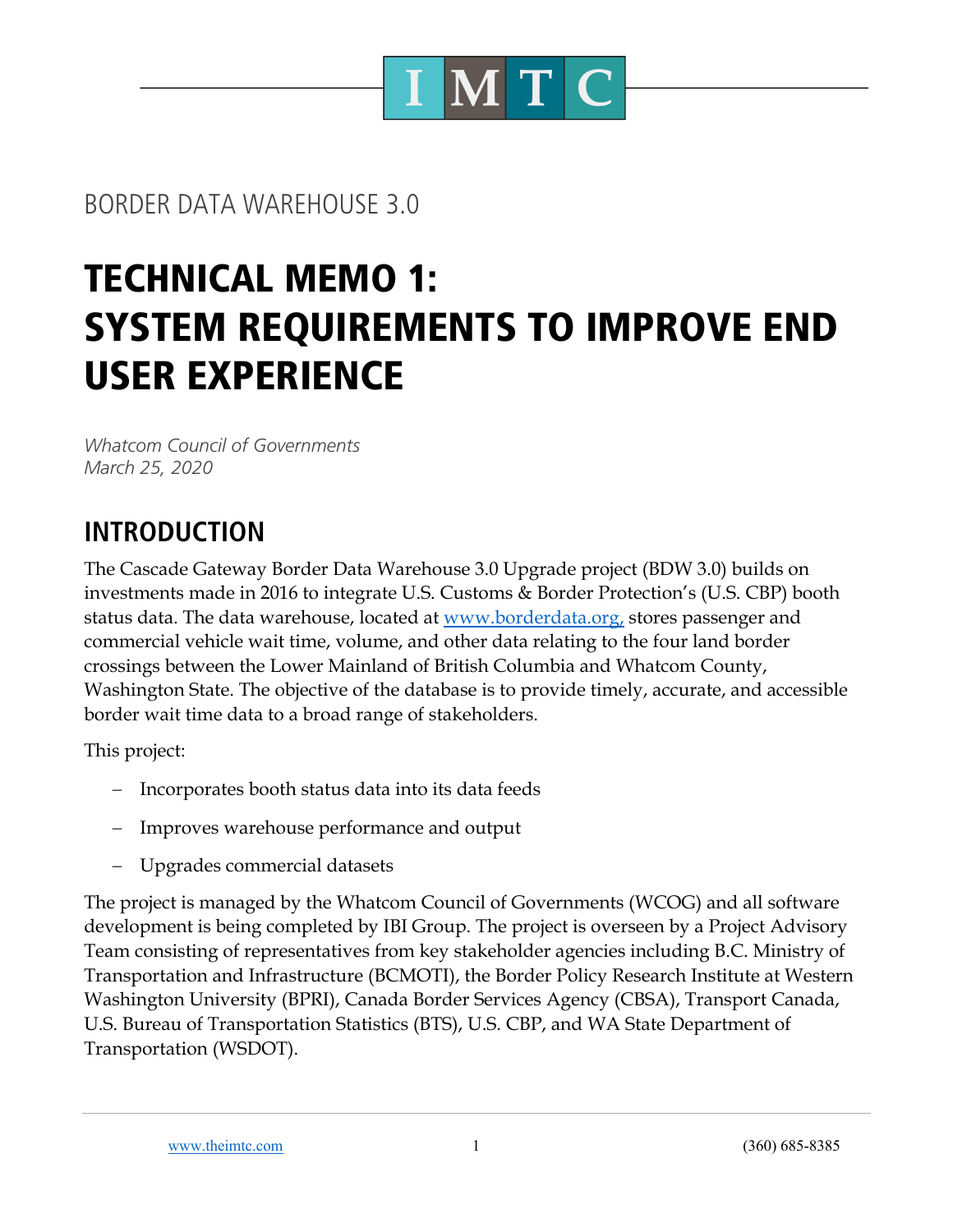

#### **PROJECT FUNDING**

Funding partners include U.S. Federal Highway Administration (FHWA), BCMOTI, Transport Canada, and WCOG.

#### **SCOPE OF THIS DOCUMENT**

This technical memo outlines work completed under the Memorandum of Understanding with Transport Canada to work with regional stakeholders to identify updated user requirements which will be incorporated into the improvements made to data fields and online query and reporting tools.

### **IDENTIFYING NEEDS**

Prior to the hiring of the development team for this project, WCOG worked with project stakeholders who frequently used the Border Data Warehouse version 2.0 to determine strengths and weaknesses in the resource to identify opportunities to improve upon its design. WCOG also discussed back-end functionality with IBI Group, who maintains the BDW version 2.0, with a focus on improvements needed to support additional functions and reduce costs of archiving the growing dataset.

Five primary needs were identified prior to the hiring of the consultant team:

- **Data accuracy**: because the current version doesn't use the booth status data from CBP, it is erroneously categorizing volumes for NEXUS and non-NEXUS passenger cars.
- **Increasing hosting expense**: because the booth status data is archived in raw format (a data field for every car) and not binned, it is growing enormously and costing more each month to host.
- **Loss of BTS**: since the BTS converted its transborder freight data query tool to Tableau, it is no longer available for the warehouse to "screen scrape" relevant regional data for local queries.
- **End of maintenance funding**: this project is the only ongoing archive of five-minute increment border wait times going back to 2007. Keeping this resource maintained and hosted is important to regional stakeholders.
- **No way to access new datasets**: the booth status data and archived commercial wait times are not currently accessible on the existing website, even though the data are being saved.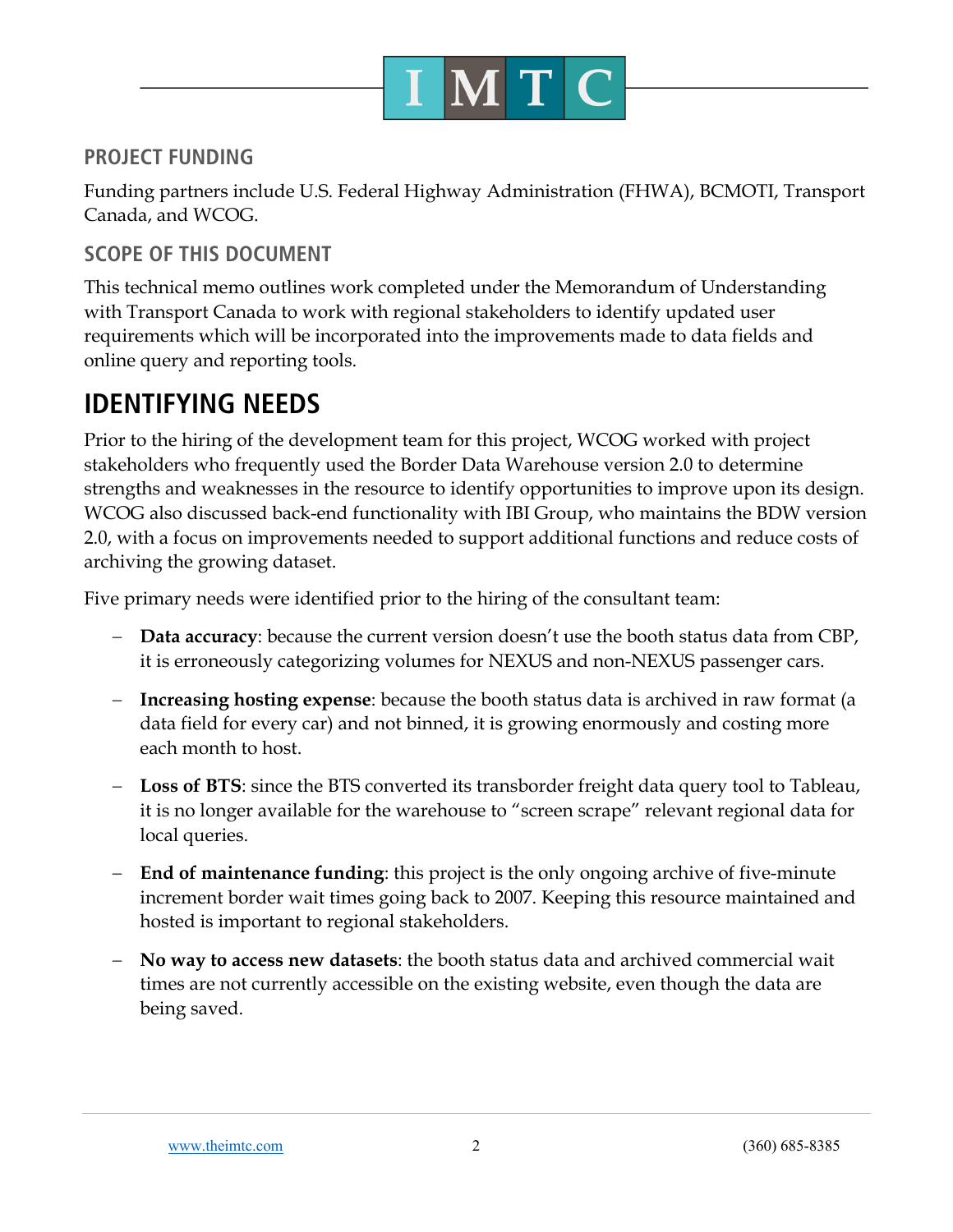

#### **Feedback Survey**

After the consultant team was brought on board, WCOG distributed a feedback survey to the project advisory team and, later, a larger stakeholder group consisting of all participants in the International Mobility & Trade Corridor Program (IMTC) to provide input on if and how they currently use BDW 2.0 and what improvements they would like to see incorporated into the new design.

Six respondents provided feedback. Answers to the questionnaire indicated what features were used (all of them) and provided ideas for additional easy-access query reports.

# **DESIGNS FOR API USERS**

Feedback from current users of the application programming interface, or API, was essential in understanding how the current resource is used and what improvements can be made to make it more beneficial.

One of the biggest lessons has been understanding that BDW 2.0 has no record of who is using the API to access the archive. As part of the design for the new archive, the design team determined the need for an API registry that requires users of the API to sign up for a unique API key to use the system. This key registry will allow project administrators to access a list of all API users and contact them in the future regarding system changes, upgrades, or downtime).

# **SYSTEM REQUIREMENTS**

Based on the limitations identified, user feedback survey results, feedback from known API users, and current usage patterns, the project will move forward with the following requirements:

#### **Requirement 1: The warehouse needs to categorize data for each booth and lane dynamically, using the booth status data**.

Solution 1.1: The warehouse shall be restructured so that data are categorized by processing type rather than by lane.

Solution 1.2: The warehouse shall recategorize historic data to fit the new dynamic architecture.

**Requirement 2: Southbound booth status data needs to be accessible for queries, reports, and visualizations.**

Solution 2.1: Booth status data shall be queriable in the custom query tool.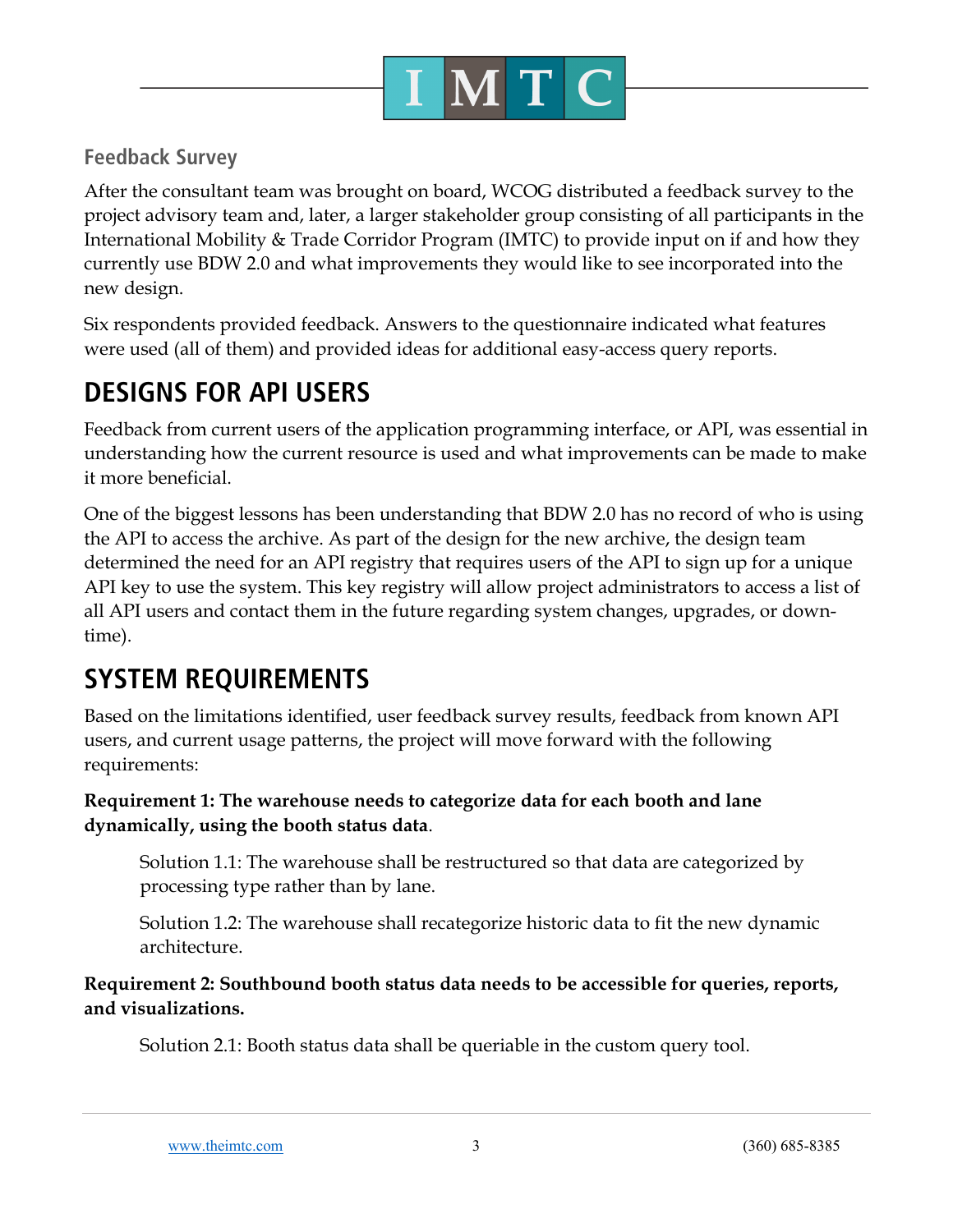

Solution 2.2: Booth status data shall be displayed in the primary crossing visualizations.

Solution 2.3: Booth status data shall be available in the reports section.

#### **Requirement 3: Southbound booth status data needs to be binned appropriately to reduce the size of the storage requirements and improve functionality.**

Solution 3.1: Booth status data shall be binned in five-minute increment data.

#### **Requirement 4: The warehouse needs to update its connection with the U.S. Bureau of Transportation Statistics freight data to show filtered Cascade Gateway data results.**

Solution 4.1: The warehouse shall provide a feed of regionally relevant freight data from the BTS transborder surface freight database (if an API is made available by the BTS site).

#### **Requirement 5: The warehouse needs an updated subscription service for notifications of border delays.**

Solution 5.1: The warehouse shall have a subscription tool that allows users to define email/text preferences for border alerts.

Solution 5.2: The warehouse shall update all security requirements to allow for safe subscription practices.

#### **Requirement 6: The warehouse needs an API registration function to provide contact information for agencies/organizations using the API resource.**

Solution 6.1: The warehouse shall require those using the API to register for a key so that contact information can be collected on developers using the tool.

#### **Requirement 7: The warehouse needs an updated visualization interface.**

Solution 7.1: The warehouse shall maintain existing features of mapping, displays, reporting, and custom query tools, but updated to currently available software capabilities and visualizations.

Solution 7.2: The warehouse shall use Tableau to create its data visualizations and data sharing tools.

#### **Requirement 8: The warehouse needs a dynamic web interface that detects device type for optimal layout.**

Solution 8.1: The warehouse shall be designed on a web platform with a dynamic display based on device type (computer, tablet, phone).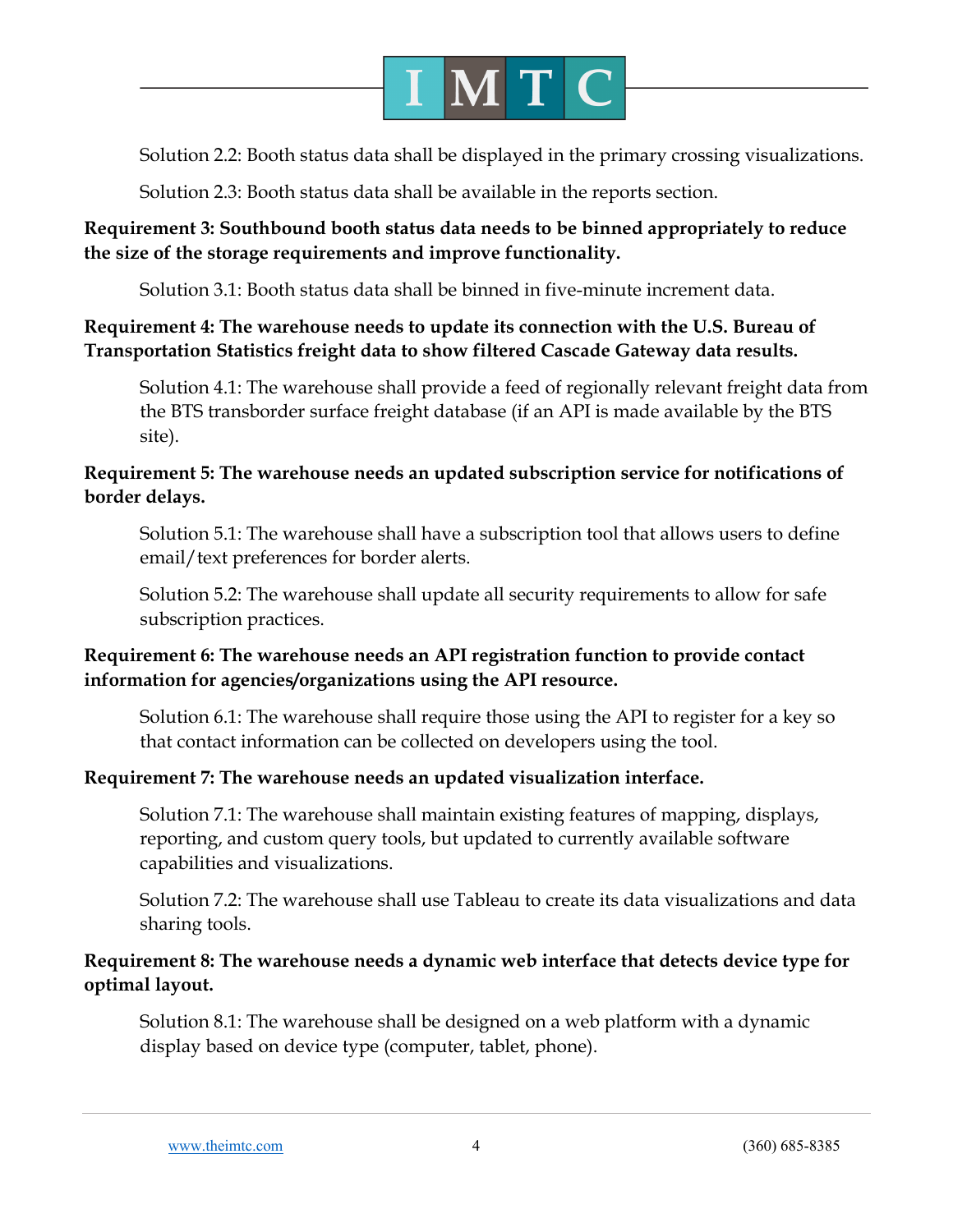

#### **Requirement 9: The warehouse needs to update the loop detector data in the back end of the archive.**

Solution 9.1: The loop detector data shall be reviewed and updated as necessary.

#### **Requirement 10: The warehouse needs an improved loop detector interface system for maintaining loop detector records.**

Solution 10.1: The loop detector data input tool (back end) shall be upgraded to make it easier to locate and update information.

Solution 10.2: The loop detector input tool shall be upgraded to make it easier to select one or a series of loops to be used for volume counts.

Solution 10.3: The loop detector data input tool shall use improved mapping/graphics to place each loop on location.

#### **Requirement 11: The warehouse needs to send a simplified daily email to system administrators reporting if all data feeds and backups are complete.**

Solution 11.1: The warehouse shall send a simplified daily email with symbols showing whether all data feeds were received.

Solution 11.2: The warehouse shall send a simplified email stating if all backups were completed effectively.

#### **Requirement 12: The warehouse needs an improved backend reporting system to provide monthly status reports and logs to system administrators.**

Solution 12.1: The warehouse shall have a backend reporting tool to make it easier to compile monthly maintenance logs.

#### **Requirement 13: The warehouse needs an improved method for backing up existing and backfilling missing data.**

Solution 13.1: The warehouse shall have an updated backfill process for when data needs to be added in bulk.

Solution 13.2: The warehouse shall evaluate and implement an improved backup routine.

**Requirement 14: The warehouse needs an improved help section function in the back-end for system administrators to easily update each page/section.**